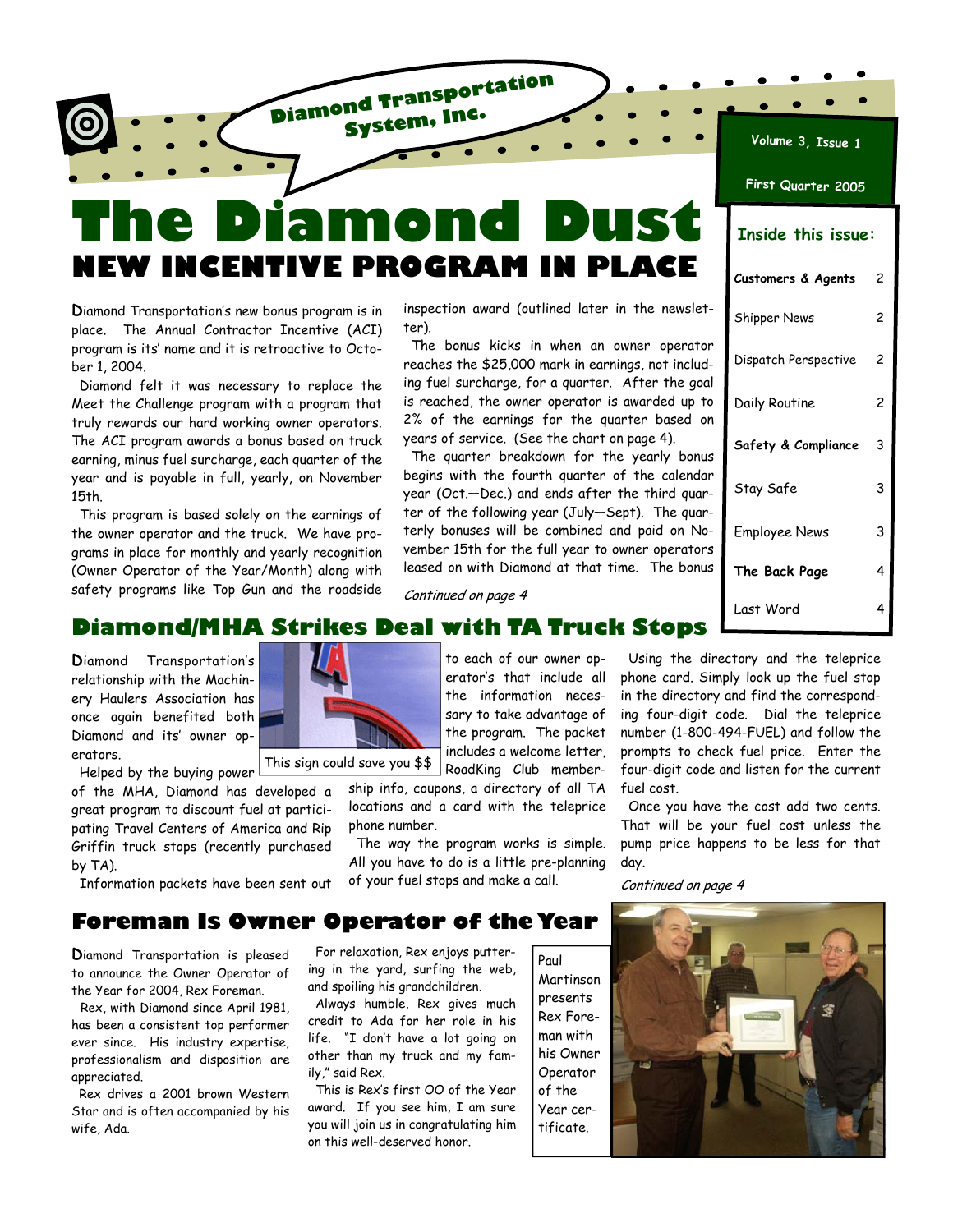### **Shipper News: New Customers and What To Look For CUSTOMERS AND AGENTS**

**W**ith new customers, there are issues of which you need to be aware.

 Shippers all seem to have a different form to use for their bills of lading. Some locations expect the carrier to issue a bill of lading and each of you have been provided with them. There are a few things that are important for you to be aware of when the shipper prepares the bill of lading.

**1. Be sure that Diamond Transportation System, Inc. is the name of the Carrier**. Many times a shipper will have the B/L made in advance and another carrier is listed. You need to strike out the other carrier and insert Diamond Transportation System, Inc. in its place.

**2**. **Read the Bill of Lading** to see if there are any required delivery schedules, penalties for late arrival or a value of the product listed on the bill of lading. Any of these, if you have not been informed of them by your fleet manager, require you to call him and notify him of the situation.

**3**. **There is a space on the bill of lading, usually in small print, that refers to Section 7**. If this section is signed and it is a collect shipment it may mean that the customer may not have good credit. It does not mean this all the time, but if you do see this, you need to contact your fleet manager and he will see that customer service looks into the situation before we make delivery.

**4. When signing the Bill of Lading you need to make any notations of shortages or damage to the product.** Always do a count to be sure that all pieces are accounted for. If there are too many or it is difficult to locate them due to being put in bins, hoppers, etc. then you need to sign the bill of lading with the following words: "Subject to SLWC". This provides us the ability, if there is a piece missing, to deny a claim. SLWC means Shipper Load Weight and Count.

**5. Not to be overlooked, is the need when signing the bill of lading, to sign it with your signature and Diamond Transportation System, Inc.** Usually there is a place for the company name as well as your signature. You should be aware that both your name and Diamond's need to be completed at the bottom of the Bill of Lading.

-Paul Martinson, President

### **The Daily Routine**

**CHECK CALLS—**Due to increasing customer demands, Diamond Transportation is now requiring two check calls per day. As usual, owner operators are required to check in by 10 a.m. central time. Beginning immediately, owner operators are also required to make a second check call between 1 p.m. and 4 p.m. This will help Diamond to better satisfy the transportation needs of our customers.

**YOUR CUSTOMERS—**Are you aware that you could be receiving a commission of 4% on loads you don't haul? If you have a contact or information regarding shippers or customers, Diamond will pay our owner operators 4% of the gross revenue on all shipments moved for "your customer." If you have information that leads us to a customer, ask your fleet manager for the 'customer information form.' **WIDE SHIPMENTS IN AZ—**Arizona is strictly enforcing the 55mph speed limit (mandatory while transporting any over dimension load). Violators will have permits voided and will be taken back to your point of entry. You will have to re-order a permit and repeat offenders could have their rights to haul OD shipments revoked.

#### **TOP-FIVE AGENTS OCTOBER—DECEMBER**

- 1. Frank Lantrip
- 2. Darlene Hempel
- 3. Dale White & Larry Meek
- 4. John Walker
- 5. Debbie Murphy

**D**iamond congratulates all of our agents for a job well done! Agents are a key to our success and we are always looking to expand agent traffic.

### **THE DISPATCH PERSPECTIVE**

#### **TRUST YOUR FLEET MANAGER**

**A**t Diamond, we understand and respect your owner operator right to a non-forced dispatch board. You own your own truck and business. It is completely your right to make those decisions that will affect your business (your truck).



 Understanding this basic principle, I urge you to trust your fleet manager to make some of those decisions for you.

 Many times in the world of freight, loads can come and go in the blink of an eye. Our sales and customer service staff may find a load and relay that load information back to the fleet manager. By the time the fleet manager reaches you, this

sometimes can take up to an hour or more, the freight may be booked with another carrier in that amount of time.

 If you empower your fleet manager to make some of those decisions for you, it will go a long way in assuring that you have a load upon delivery. This will allow you to do the job at hand, driving safely and delivering cargo.

 Diamond's most successful owner operators have this relationship with their fleet managers. The communication that goes on between those owner operators and their fleet manager along with the reliability of an owner operator to be where he is supposed to be at the correct time allows for our fleet managers to help owner operators become successful. -Jon Coca, Vice President—Operations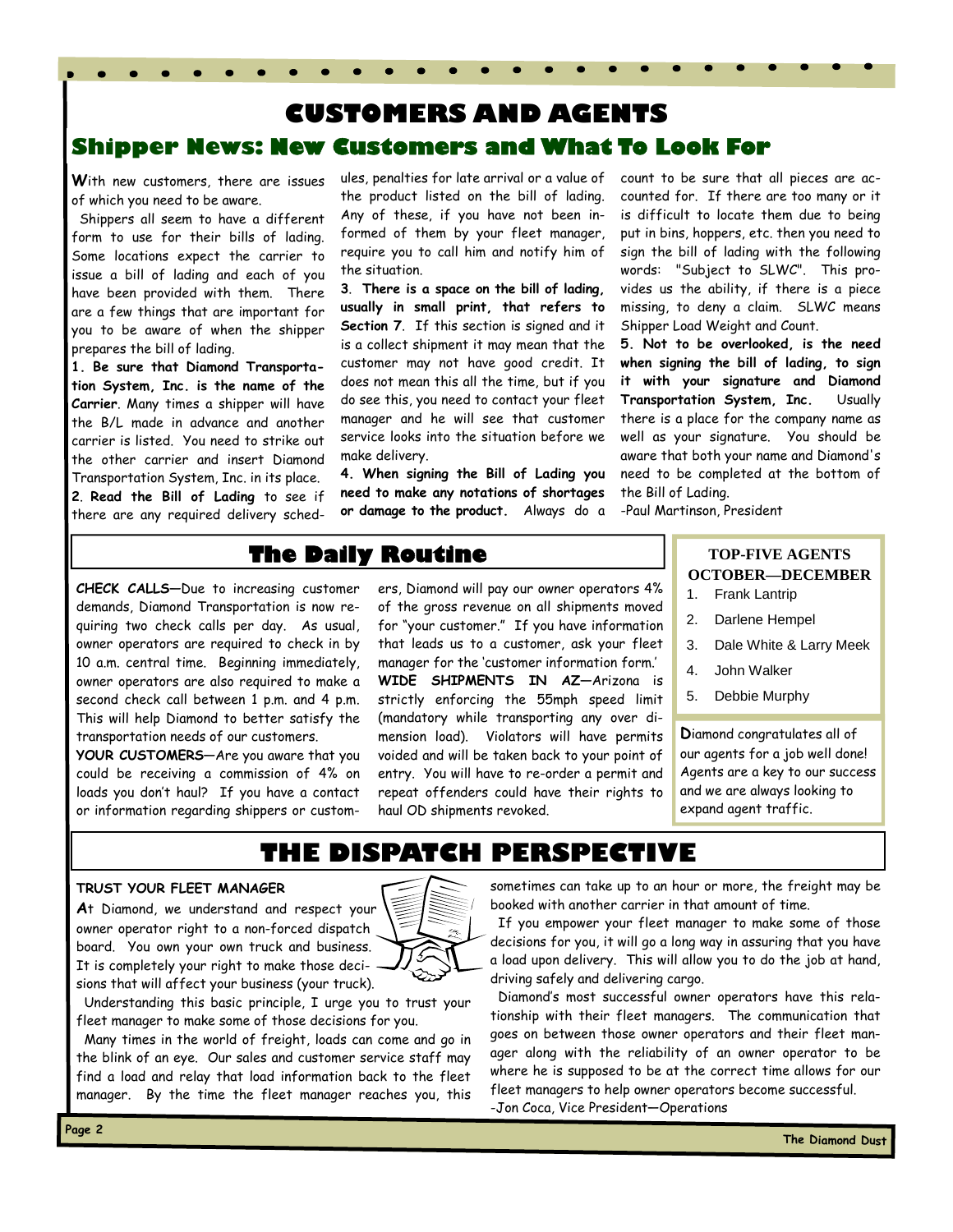### **SAFETY & COMPLIANCE**

### **STAY SAFE: Set Your Safety Goals Higher in 2005!**

The last couple of years have been relatively good ones in terms of minimal major accidents.

 While our overall accident ratio (number of accidents per million miles) is good, it's not great. We again have avoided the catastrophic accidents. Obviously this is a major goal for 2005, but so is reducing our total number of accidents.

 We are proud of your dedication to safe driving and, as you are aware, it doesn't get any easier from year to year with increased traffic, distractions such as cell phones, construction and, of course, the up-tick in road rage. With all this in mind, we ask you, as professional drivers, to rededicate yourselves to defensive driving. Stay heads up.

Maybe that sounds a little corny, but there is nothing more

effective than being prepared for the unexpected. When I look back at the owner operators at Diamond who have achieved great success in safety a common thread is always there. It is the knowledge that they are always going to encounter situations beyond their control, yet they are prepared mentally to avoid becoming involved in an accident.

 I am convinced that driving skills amongst professional drivers, while not equal, are not that far apart. What sets the million milers and Top Gunners apart from the others is the mental preparedness and the pride that goes with staying accident free. Have a great 2005 and thanks for always thinking SAFETY

- Pat McLeod, Vice President—Administrative Services

#### **News and Notes**

**ROADSIDE INSPECTIONS—**Diamond is rewarding perfect 100% clean level one, two and three roadside inspections. For every inspection you receive without a violation, Diamond

safety will award you \$50.00. This is our way of stressing the importance of keeping your logs, your tractor and the trailer fully compliant, as well as to say thanks for doing so.



**FILING LOGS—**Remember, FMCSA rules require a driver's original logs to be submitted to your lease company within 13 days of the actual day of record. Diamond complies strictly with this rule and is enforcing its' no dispatch rule if your logs are incomplete or not on time.

### **Employee News & Anniversaries**

**D**iamond Transportation would once again like to congratulate all of our employees and owner operators for another year of service. We appreciate all the work you do for us.

Diamond would especially like to thank Robert Troxel for all his years of

service with us. This past December, Bob decided to sell his 1989 International and call it a career.

 Bob was with Diamond for 38 years and was productive throughout all of them. Two knee surgeries contributed to Bob's decision, but regardless of the reason Diamond is grateful for his dedication to our company.

#### **Employee Anniversaries**

- Tari Herman—11 yrs. January
- Jon Coca-10 yrs. January
- Helen Leitzel—32 yrs. January
- Ginny Dahl-21 yrs. February
- Danny Thomson-2 yrs. Feb.
- Gary Snyder-27 yrs. March
- Lynn Johansen—4 yrs. March

#### • Carolina Hentschel-2 yrs. Mar

**Owner Operator Anniversaries** 

- Sam Billingsley-17 yrs January
- James Yates—2 yrs. January
- James Reynolds—1 yr. January
- Bill Sesser—1 yr. January
- Ray Smith—1 yr. January
- Doyle Stratton—1 yr. January
- Marc Thur—1 yr. January
- Charlie Coe—10 yrs. February
- Tony Barbera—9 yrs. February
- Stanley Hauschild-4 yrs. Feb.
- Paul Fisher—1 yr. February
- Greg St. Martin—16 yrs. March
- Jim Atchley—7 yrs. March
- Richard Nunn—2 yrs. March
- Jim Hilliker—1 yr. March
- Greg Matthews-1 yr. March

#### **New Owner Operators**  ● Don Dunlap

● Patrick Horne ● Sebastian Infantino • Shawn Kelly ● Ken Kobmann

- 
- 
- 
- Doyle Clifton
- Ron Koop
	- Scott Krueger
	- Richard Lanford
	- Phil Nelson
- **Page 3**



- 
- Scott Arnhold
- Robert Best

● Tim Clements